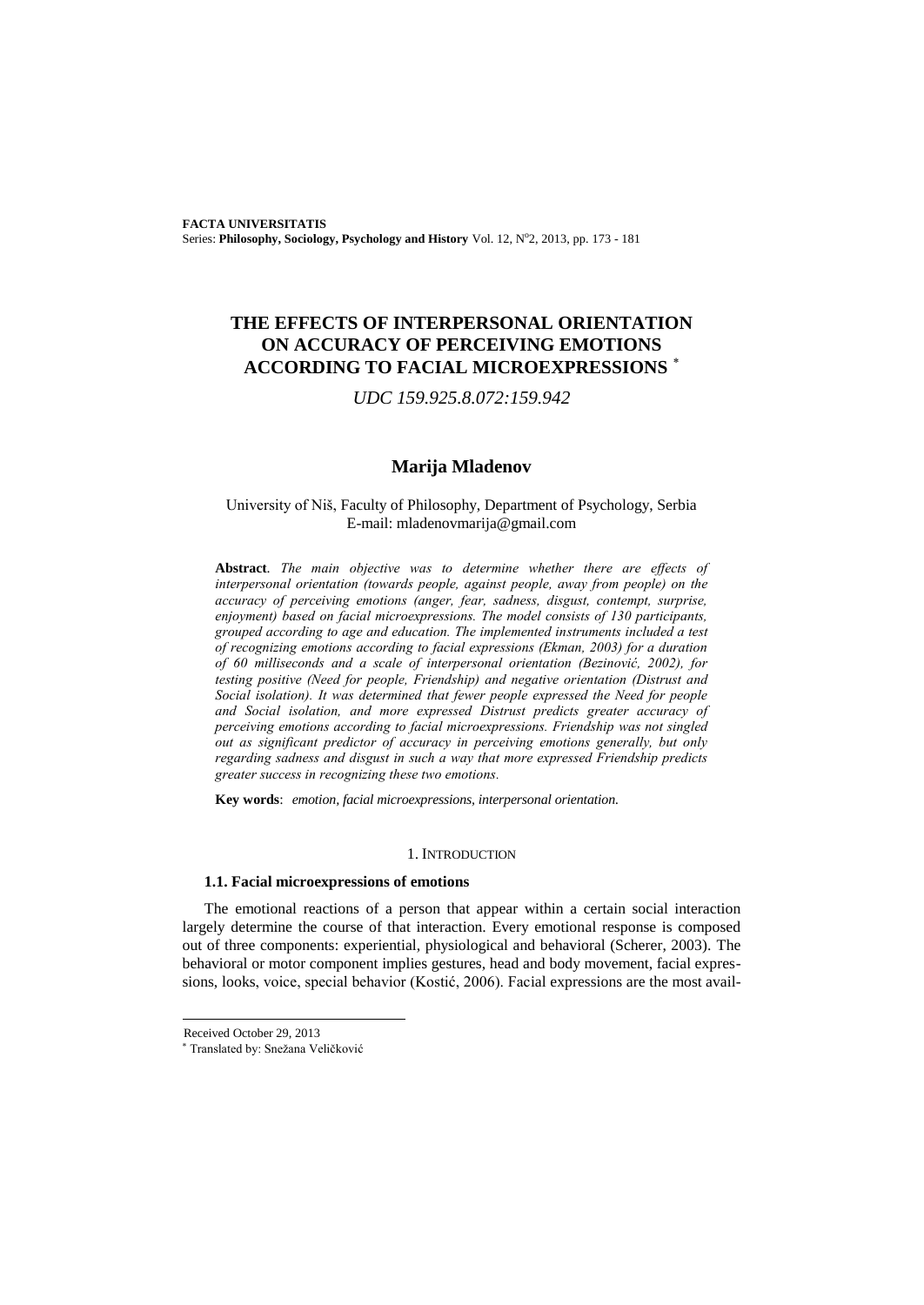174 M. M. M. ADENOV

able to a person, so one often relies on them when drawing conclusions on the emotional condition or interpersonal attitude of his/her interlocutor. Facial expressions of emotions belong to a group of fast facial signals that present the consequences of changes in neuromuscular activity and can vary in duration. Facial macroexpressions are expressions which last between 0.5 and 4 seconds, are present in all parts of the face and are manifested only when a person is not motivated to control them (Matsumoto and Hvang, 2011).

However, there are situations in which a person is required to regulate their emotional response. Regulating emotions refers to processes, strategies that a person uses to influence some components of his emotional response (Philippot et al., 2004). This occurs when the answer is inadequate in its intensity (i.e. overestimated danger leads to feeling terrified, which has an immobilizing effecct) or way of expression, behavioral component (for example, silent reaction to justified anger), and sometimes the emotion can be inadequate (for example, to feel fear in a situation that objectively is not dangerous) (Ekman, 2003). Apart from this, social norms that exist within certain cultures can shape certain emotional responses, especially their behavioral components. The regulation of behavioral components refers to the modification of ways in which a person will express certain emotions (Philippot et al., 2004). Ekman and Frizen (Ekman & Friesen, 2003) make a distinction between three ways of managing facial expressions related to emotions and those are: 1) qualifying a facial expression – adding elements of facial expressions of some emotions, as comments, to already existing facial expressions of experienced emotions (for example, adding a smile to the facial expression of some negative emotion so as to show that this negative emotion is under control); 2) modulating a facial expression – a change of facial expression intensity (intensifying or reducing) that occurs in three forms: a variety of the number of active face areas, a variety of durations of the expression, a variety of the intensity of facial muscle activities; 3) falsifying a facial expression – simulating (expressing emotions when there are no feelings), neutralizing (not expressing emotions when there is one), masking (covering one emotion with a facial expression of another).

A certain sign of an attempt to regulate the facial expression of an emotion are facial microexpressions which represent facial expressions of emotions for the duration of one fifth of a second or less (Ekman, 2003). They are sometimes so short that it is impossible to determine which emotion was altered, neutralized, masked, but they are a certain sign that a person struggles to manage his/her facial expression (Ekman & Friesen, 2003). They can be manifested as very short full expressions of the emotion (in all areas of the face), very short partial or very short and very mild (with weak muscle contraction) expressions (Ekman, 2003).

In some empirical studies of perceiving emotions according to facial expressions it was determined that people can correctly estimate emotion shown on the face, and average accuracy of perception was around 60% (Ekman, 1965; Howell & Jorgenson, 1970; Lanzetta & Klek, 1970, according to Kostić, 2006). A confirmation of the reliability of facial expressions as sources of information regarding the emotion was obtained in the research conducted by Kostić (1999, according to Kostić, 2006). The results have shown that the assessors were able to successfully evaluate all six emotions involved in the research (happiness, sadness, anger, fear, disgust, surprise) and they were most successful in perceiving happiness and least successful in perceiving sadness. According to the provided data, one can conclude that facial expressions are a reliable source of information regarding emotions that a person experiences.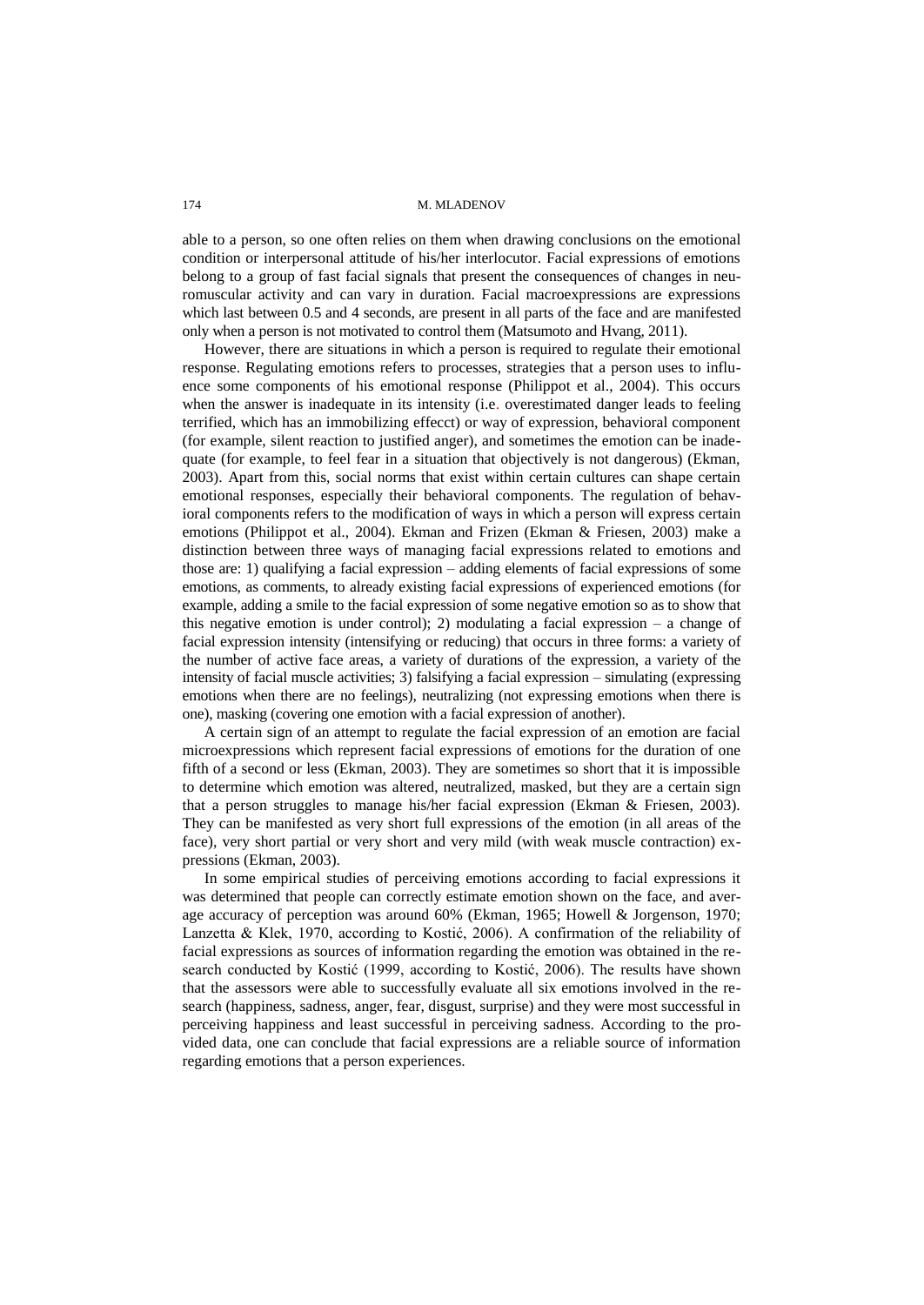In the aforementioned studies, the participants based their evaluations on macroexpressions of the face – people whose facial expressions were used as stimuli were not motivated to regulate their emotions. Dealing with subtle emotional expressions, which imply muscle activity only in a certain part of the face or contractions of all the muscles that are active while expressing a certain emotion but of lower intensity, Ekman (2003) determined that many people do not react to them. It can be estimated that it is even harder to perceive emotions according to subtle facial microexpressions, that is, of an additional short duration. The participants of a different interpersonal orientation have participated in this type of task in the study.

#### **1.2. Interpersonal orientation**

Interpersonal orientation represents the attitudes of a person towards others (Bezinović, 2002). According to Horney (1945), they are formed in an attempt to overcome basic anxiety which includes feelings of helplessness, vulnerability, isolation and which is formed during childhood based on the perception of hostility and emotional rejection by the parents, independently of their actual intentions. In order to manage the world which he/she finds threatening, a person forms not only strategies for dealing with it but also relatively permanent tendencies that become a part of his/her character. A child, with its fears, weaknesses and low self-esteem, can deal with the world in three ways, during which certain individuals, depending on their character, develop one of them as the most dominant. This enables us to recognize movements towards people, against people and away from people. The aforementioned interpersonal orientations occur with neurotic as well as with mentally sound people, but a mentally sound person is able to use them more flexibly depending on the circumstances and people involved in the interaction (Wagner, 2001). However, mentally sound people also develop one of them into a more dominant one than the other two.

Individuals who are oriented towards people accept their own helplessness and develop strategies for gaining the sympathy of others in order to rely on them and provide a sense of security (Horney, 1945). Their self-evaluation depends on the attitude of other people towards them. They do not make requests, they always comply with others and tend to have a self-compassionate attitude.

Orientation against people occurs when a person forms a belief that other people are hostile towards him/her, and that he/she has to fight. This person is distrustful towards people, does not seek acceptance and love, but seeks power and domination according to his/her belief that this is the only way to deal with the threatening world. One's self-evaluation depends on their success, prestige; they are aggressive, narcissistic and tend to be perfect. These characteristics function as self-protection but revenge as well.

Individuals oriented away from people tend to be isolated, feel that they do not have much in common with other people and that they cannot provide them with necessities since they do not understand them. Hence, this individual develops a world of their own, does not set any goals, and has an aversion to making efforts or changes. They feel selfsufficient and are sensitive to other people's attempts to influence them, thus expressing strong resistance.

The question can be asked whether there are differences in accuracy of perceiving emotions according to facial microexpressions between people who have different inter-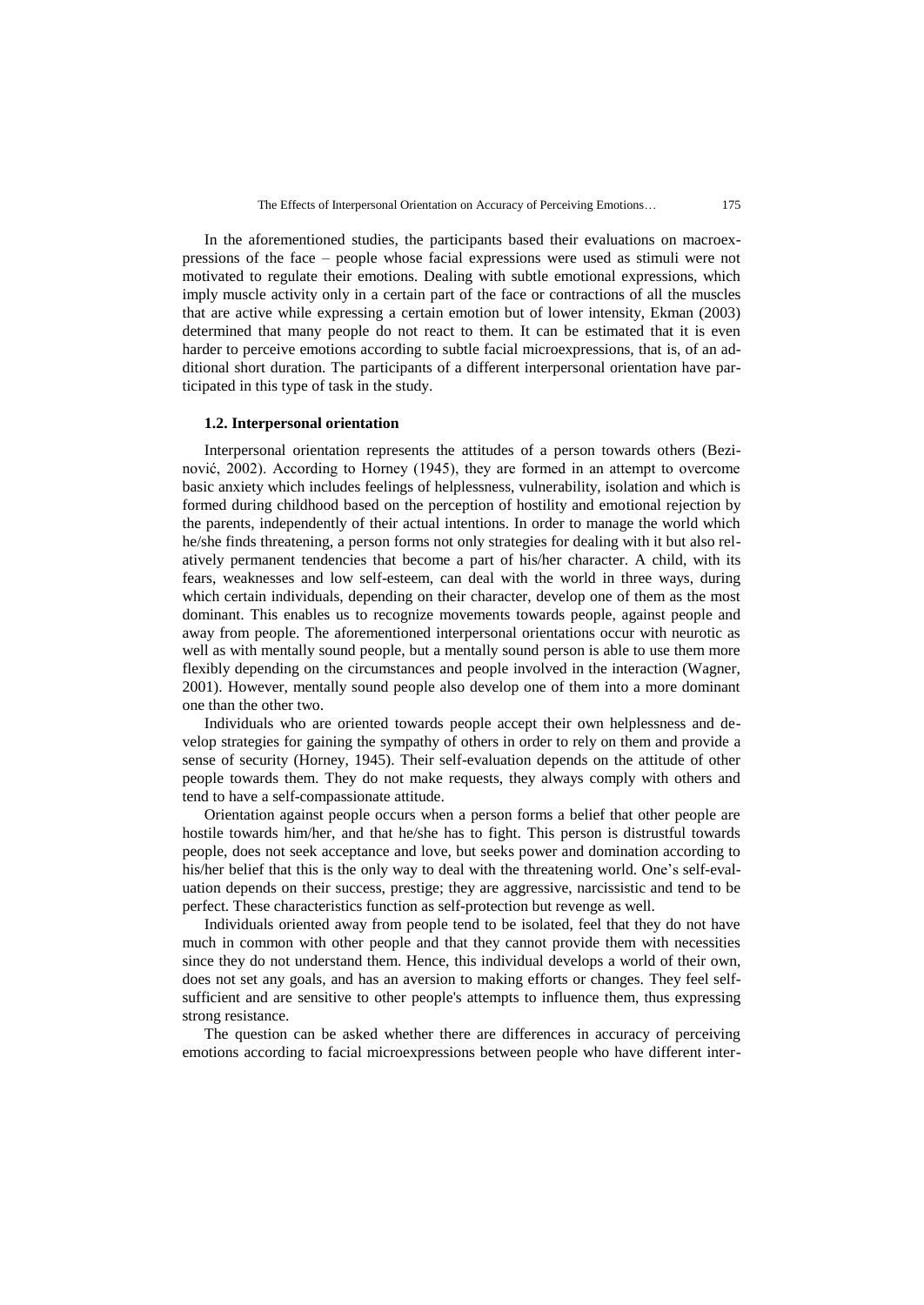#### 176 M. M. M. ADENOV

personal orientations. This knowledge would, above all, have theoretical significance since it would represent a contribution to cognition in social psychology, owing to the fact that studies with this goal, if there are any, are insufficiently available.

Practical significance would be seen in the implementation of the results in the development of social skills, especially the skill of perceiving facial signs of an emotion with people who have the dominant type of interpersonal orientation which foresees lower accuracy of perceiving emotions in order to enhance their social relations, and at the same time make their beliefs, on which their dominant interpersonal orientation is based, more flexible.

### 2. THE METHOD

### **2.1. The goal and hypothesis of the research**

The basic goal of the study is to examine the existing effects of interpersonal orientation on the accuracy of perceiving emotions (anger, fear, sadness, disgust, contempt, surprise, enjoyment) according to facial microexpressions, with the expectation that every type of interpersonal orientation is a significant predictor of accuracy in perceiving emotions according to facial microexpressions.

It can be assumed that people who have a significant need to be accepted by others, that is, who are motivated to develop interpersonal relations, as individuals with dominant orientations towards people (operationalized through the highly expressed Need for people and highly expressed Friendship), are sensitive to nonverbal signs of the positive emotions (enjoyment) of people who they are interacting with in comparison to individuals with whom this orientation is less present. Likewise, an opposite tendency can be expected with individuals who have a dominant orientation against people (operated through highly expressed Distrust). On the other hand, it is possible to expect that individuals with a highly expressed Need for people and Friendship are less sensitive to signs of certain negative emotions (anger, disgust, contempt) in comparison to individuals with less expressed dimensions, since those emotions are signs of rejection which individuals oriented towards people (operated through the highly expressed Need for people and highly expressed Friendship) are not ready to accept. Since those emotions (anger, disgust, contempt) confirm expectations of individuals dominantly oriented against people (operated through highly expressed Distrust) that people are hostile and that they should be fought, one can expect the opposite tendency. It can also be assumed that individuals dominantly oriented away from people (operated through highly expressed Social isolation), as emotionally restrained, are less successful in perceiving emotions and positive (enjoyment) and negative atomicity (anger, fear, sadness, disgust, contempt) than the ones with a less expressed orientation of this kind.

#### **2.2. The sample**

The sample consists of 130 participatns from Leskovac and Niš, divided into three age groups: 1) 24-34 years of age  $(N=40)$ , 2) 35-44 years of age  $(N=44)$ , 3) 45-55 years of age (N=46) and two groups according to education: 1) with a high-school degree (N=65), 2) with a university degree (N=65).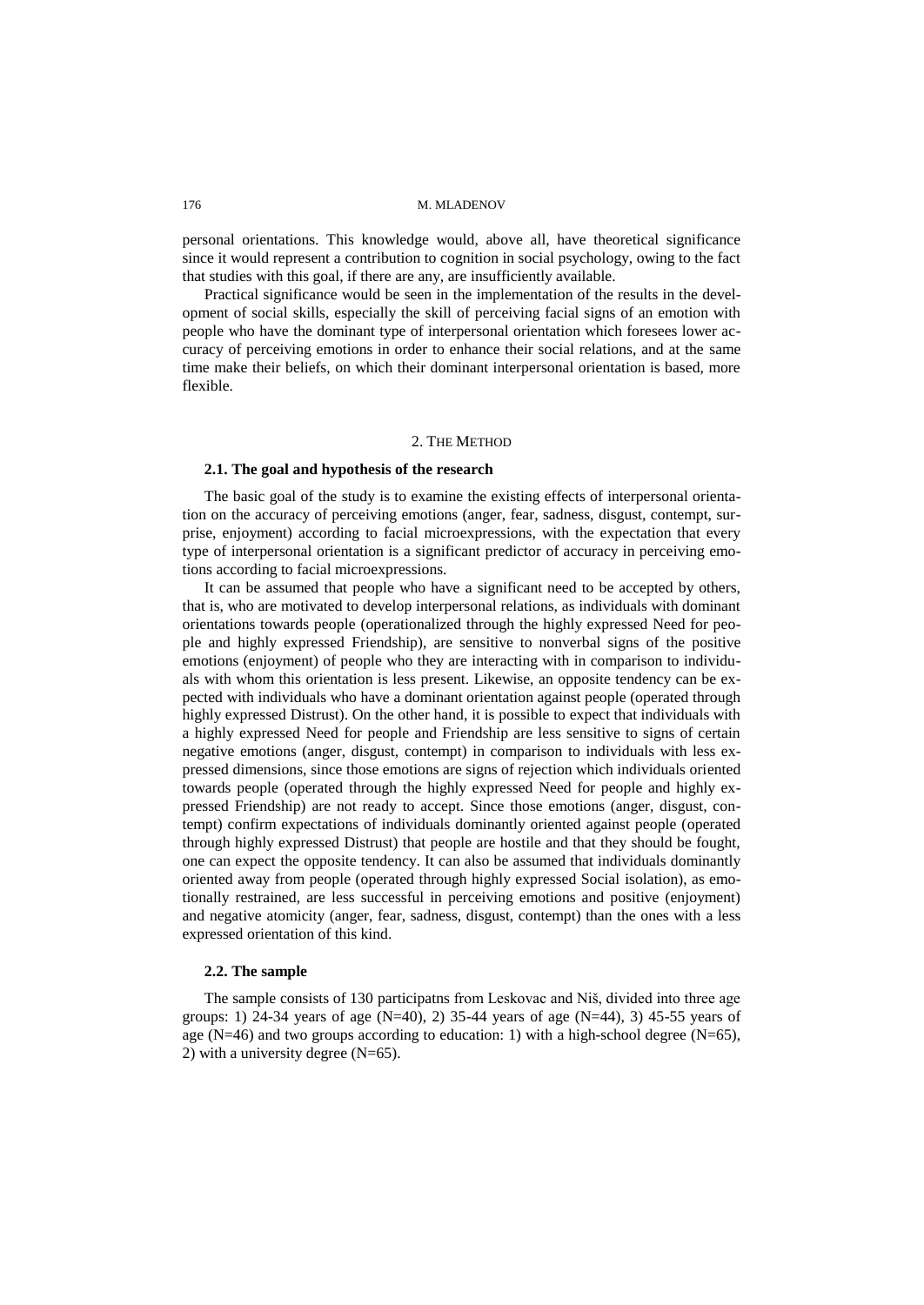#### **2.3. Instruments**

**The test of perceiving emotions according to subtle facial expressions** (Ekman, *2003: 236-255)* – The test is used for examining the accuracy of detecting emotions of anger, fear, sadness, disgust, contempt, surprise and enjoyment according to facial expressions. It consists of 14 photos of female faces showing subtle facial expressions of the mentioned emotions. The participants are expected to recognize one of the seven emotions on offer in each photo and to write them down on an answer sheet. The correct answer was awarded with point, while the incorrect answer was not awarded, thus making the maximum score 14 points and the minimum 0 points.

**The scale of interpersonal orientation** *(Bezinović, 2002)* – The scale is used for examining attitudes towards others that are grouped into two general factors: positive (philanthropic) orientation and negative (misanthropic) orientation. These factors contain two subfactors each: philanthropic orientation contains the Need for people (8 items) and Friendship (8 items), while misanthropic orientation contains Distrust (7 items) and Social isolation (6 items). While distrust corresponds to orientation against people, social isolation corresponds to orientation away from people (Bezinović, 1987, according to Bezinović, 2002). It is a Likert type scale, and the participants were asked to mark the level of agreement with every statement on a scale of five levels (from 0 – I absolutely disagree to 4 – I absolutely agree). The theoretic scope of scores was from 0 to 116. The first subscale in this sample (Need for people) proved to have low reliability, Kronbah's alpha was 0.70, for the other subscale (Friendship) also, Kronbah's alpha was 0.75, the third subscale (Distrust) showed medium reliability, Kronbah's alpha was 0.84, and the fourth subscale (Social isolation) also had low reliability, Kronbah's alpha was 0.74.

## **2.4. The procedure**

The research was conducted in July 2013 in Leskovac and Niš. It was conducted in a group and in two phases. During first phase each photo was displayed for 60 milliseconds, while the second phase consisted of filling in a questionnaire on interpersonal orientation. The participants were informed about the anonymity of the research and that the obtained data would be used for research purposes only.

## 3. RESULTS

A hierarchical regression analysis was conducted with the aim of studying the effects of interpersonal orientation on the accuracy of perceiving emotions according to facial microexpressions. In the first step we examined the predictive powers of control variables (age and level of education), and in the second step we examined the predictive powers of the need for people, friendship, distrust and social isolation. These steps enabled examining the effect of interpersonal orientation on the accuracy of perceiving emotions after eliminating the effect of age and level of education.

Table 1 shows the combination of four predictors (Need for people, Friendship, Distrust and Social isolation) explains 13% of the variance of accuracy in perceiving emotions according to facial microexpressions. Statistically significant individual contributions to the explanation of variance of accuracy in perceiving emotions came from the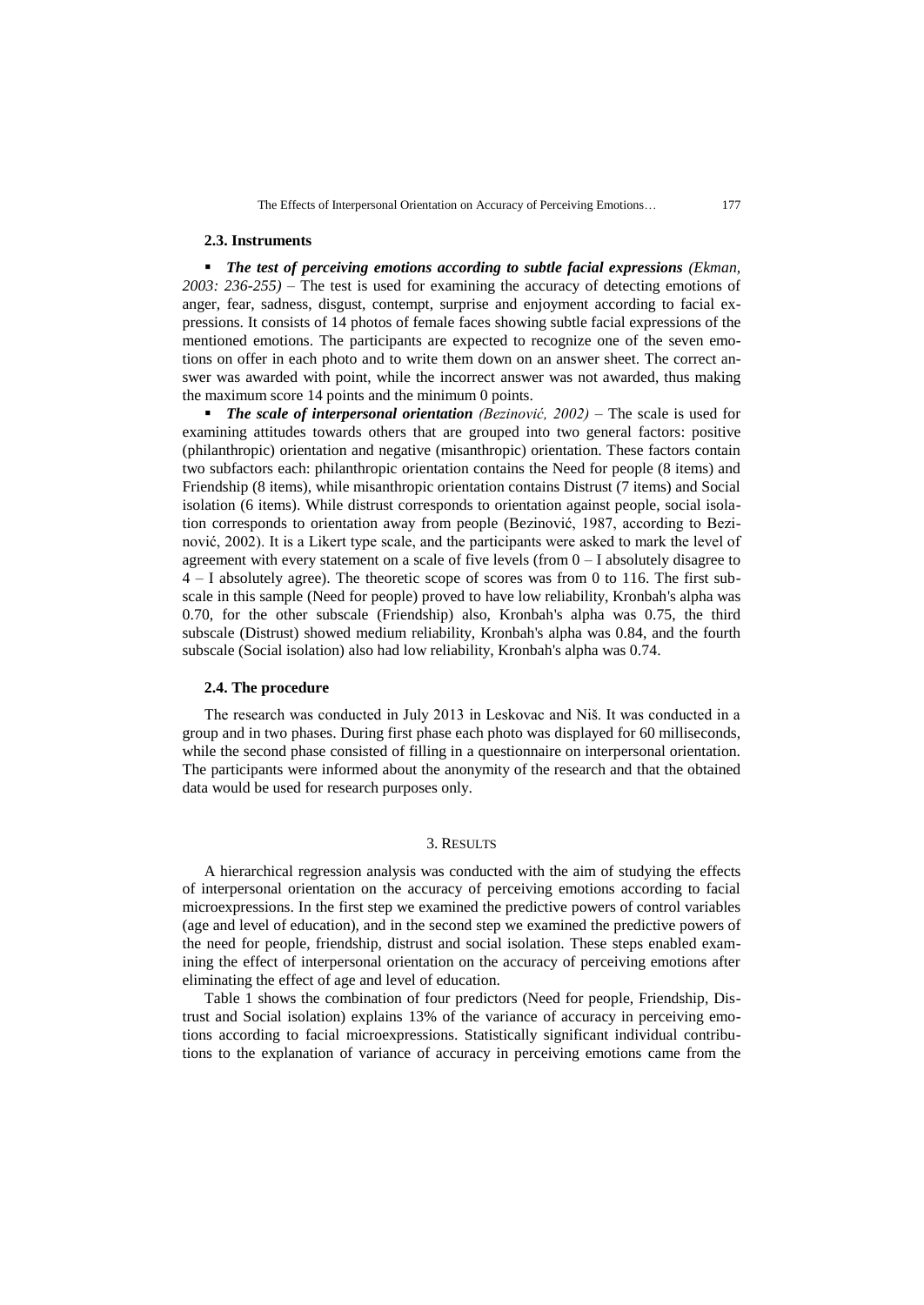#### 178 M. MLADENOV

Need for people, Distrust and Social isolation. Based on the level of regressive coefficients, it can be determined that the Need for people is the best predictor, while Distrust is the weakest. The direction of the regressive coefficients points out that perceiving emotions according to facial microexpressions is more accurate when the Need for people and Social isolation are lower and Distrust is higher.

Criteria: accuracy in recognizing emotions Predictors Beta Contribution of the model 1 Contribution of interpersonal orientation Need for people  $-0.42**$ <br>Distrust  $0.22*$  R=0.37  $R^2 = 0.14**$  R  $R^2$  change=0.13\*\* Social isolation  $-0.28**$ 

**Table 1** Significant predictors of accuracy in perceiving emotions according to facial microexpressions

\* statistically significant on level p<0.05, \*\* statistically significant on level p<0.01

The results given in Table 2 show that the combination of four predictors (Need for people, Friendship, Distrust and Social isolation) explains 10% of the variance of accuracy in perceiving negative emotions (anger, disgust and contempt) according to facial microexpressions. An independent contribution to the explanation of the criteria was made only by the Need for people, according to which, the less prominent Need for people predicts greater success in perceiving emotions of anger, disgust and contempt.

| Table 2 Significant predictors of accuracy in perceiving negative emotions |  |  |  |
|----------------------------------------------------------------------------|--|--|--|
| (anger, disgust and contempt) according to facial microexpressions         |  |  |  |

| Criteria: accuracy in recognizing anger, disgust and contempt |             |                                |                                              |  |
|---------------------------------------------------------------|-------------|--------------------------------|----------------------------------------------|--|
| Predictors                                                    | <b>Beta</b> | Contribution of<br>the model 1 | Contribution of<br>interpersonal orientation |  |
| Need for people                                               | $-0.41**$   | $R = 0.34$<br>$R^2=0.12*$      | $R^2$ change=0.10*                           |  |

\* statistically significant on level p<0.05, \*\* statistically significant on level p<0.01

However, this combination of predictors did not lead to a statistically significant prediction of emotions of anger and contempt once they were included in the regression analysis as individual criteria rather than as a group.

The results given in Table 3 show that the combination of four predictors (Need for people, Friendship, Distrust and Social isolation) explains 13% of the variance of accuracy in perceiving contempt according to facial microexpressions. However, the combination of six predictors (age, level of education, Need for people, Friendship, Distrust and Social isolation), apart from the Need for people and Friendship, as independent variables, age also makes an independent contribution to explaining accuracy in perceiving disgust. The need for people stands out as the best predictor of criteria value, and age as the weakest. It can be concluded that younger individuals, with a less pronounced Need for people and more expressed Friendship, are more successful in perceiving the emotion of disgust.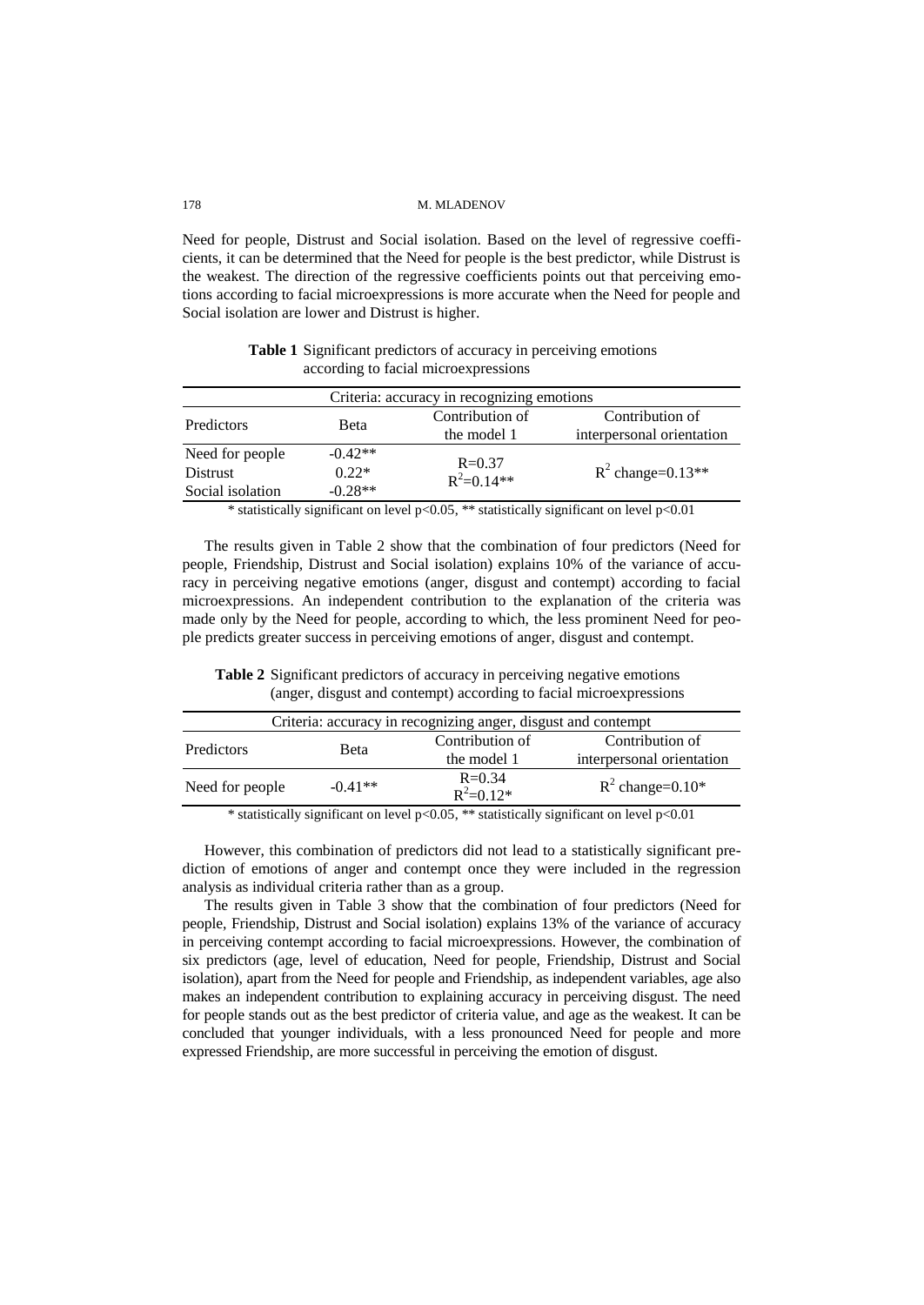| Criteria: accuracy in recognizing disgust |           |                              |                           |  |  |
|-------------------------------------------|-----------|------------------------------|---------------------------|--|--|
| Predictors                                | Beta      | Contribution                 | Contribution of           |  |  |
|                                           |           | of the model 1               | interpersonal orientation |  |  |
| Years of age                              | $-0.16*$  |                              |                           |  |  |
| Need for people                           | $-0.51**$ | $R = 0.40$<br>$R^2 = 0.16**$ | $R^2$ change=0.13**       |  |  |
| Friendship                                | $0.28*$   |                              |                           |  |  |

**Table 3** Significant predictors of accuracy in perceiving disgust according to facial microexpressions

\* statistically significant on level p<0.05, \*\* statistically significant on level p<0.01

Based on the results given in Table 4, one can conclude that the combination of four predictors (Need for people, Friendship, Distrust and Social isolation) explains 13% of the variance of accuracy in perceiving sadness according to facial microexpressions. As statistically significant predictors, the Need for people, Friendship and Social isolation stand out, of which Social isolation is the best and the Need for people is the weakest predictor. The less expressed Need for people and Social isolation and more pronounced Friendship predict greater success in perceiving the emotion of sadness.

**Table 4** Significant predictors of accuracy in perceiving sadness according to facial microexpressions

| Criteria: accuracy in perceiving sadness |             |                              |                           |  |  |
|------------------------------------------|-------------|------------------------------|---------------------------|--|--|
| Predictors                               | <b>Beta</b> | Contribution                 | Contribution of           |  |  |
|                                          |             | of the model 1               | interpersonal orientation |  |  |
| Need for people                          | $-0.29*$    |                              |                           |  |  |
| Friendship                               | $0.31*$     | $R = 0.38$<br>$R^2 = 0.14**$ | $R^2$ change=0.13**       |  |  |
| Social isolation                         | $-0.40**$   |                              |                           |  |  |

\* statistically significant on level p<0.05, \*\* statistically significant on level p<0.01

### 4. DISCUSSION

The basic assumption of this study was that types of interpersonal orientation, orientation towards people, against people and away from people, are significant predictors of accuracy in perceiving emotions (anger, fear, disgust, contempt, surprise, enjoyment) according to facial microexpressions. This assumption can be considered confirmed since it was determined that these predictors, in this combination, explain 13% of the variance of accuracy in perceiving emotions according to facial microexpressions, when one rules out the effect of control variables of age and level of education.

An independent contribution was given by the Need for people, Distrust and Social isolation. It was determined that a more pronounced Need for people predicts lower accuracy in perceiving emotions. Further analyses have shown that the Need for people in a given direction foresees accuracy in perceiving a group of negative emotions (anger, disgust, contempt), as well as accuracy in recognizing disgust given as individual criteria and accuracy in perceiving sadness. These results partly confirm the hypothesis that individuals directed towards people, with an expressed need to be with other people, to have their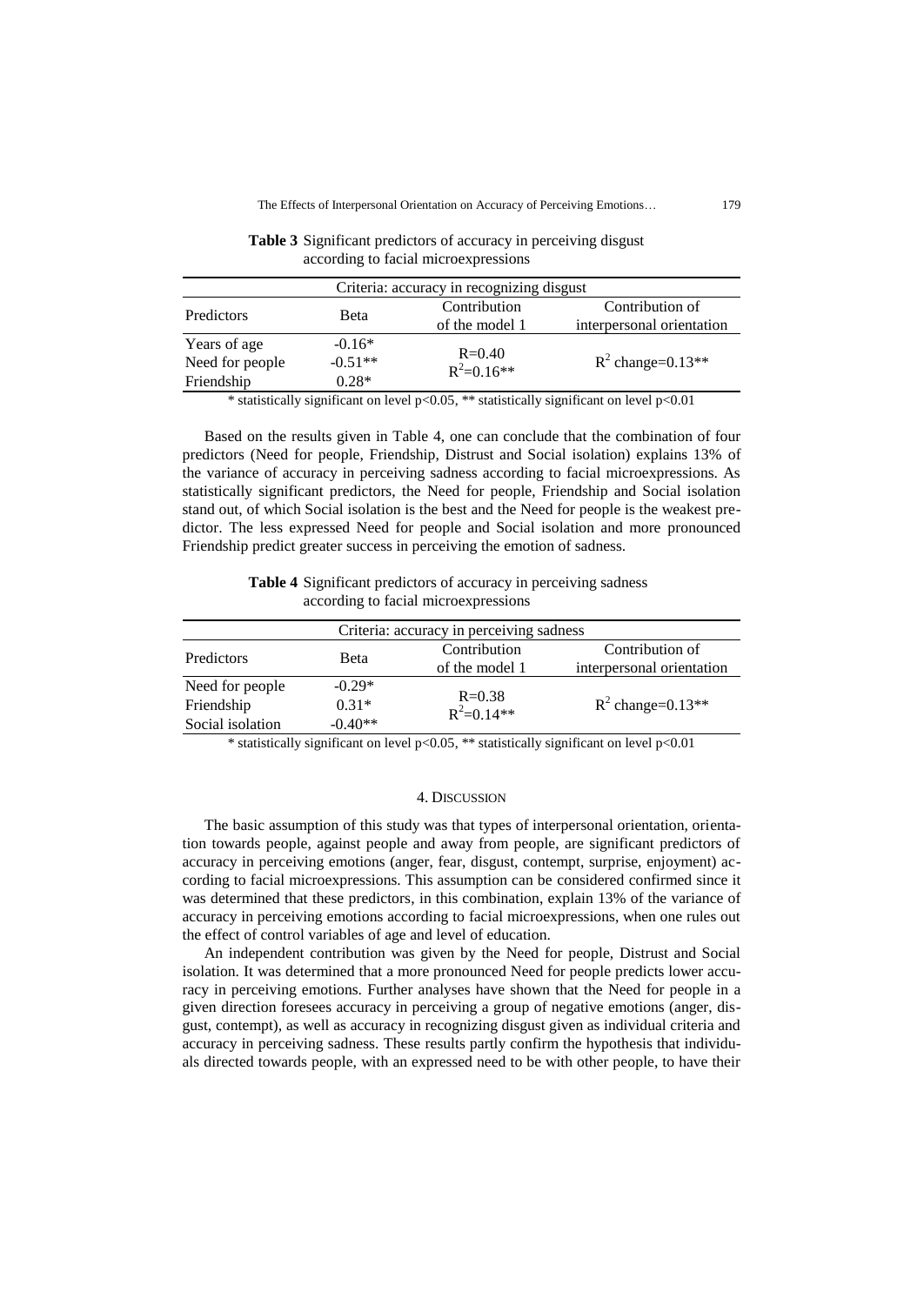#### 180 M. M. ADENOV

sympathy and be accepted, complicate the perception of emotions which could represent signs of rejection (anger, disgust, contempt). As far as the main result is concerned, the obtained direction of predicting accuracy in perceiving emotions according to the expressed Need for people can offer an explanation that individuals who have a highly pronounced need for acceptance by others do not pay enough attention to their emotions in order to be self-protected from potential rejection, and that the attitude of protecting themselves from perceiving emotions which express a negative interpersonal attitude has generalized onto other emotions. If they had a negative experience with people in the past and if that negative experience led to the formation of this type of interpersonal orientation, as assumed by this theory (Horney, 1945), then one can expect the formation of defensive attitudes towards gaining information on emotions of other people. Even when they are positive, because of earlier experiences and formed expectations, they will be interpreted differently. Apart from this, individuals in social situations, due to low selfevaluation and high anxiety as a result of the tendency to attempt to be liked by others, can be more directed to themselves and their own emotions, thus paying less attention to the interlocutor and his/her emotional state.

The examination of the basic hypothesis has shown that a highly expressed Distrust predicts a higher accuracy in perceiving emotions. Expressions of interpersonal orientation against people has not proved to be a significant predictor of accuracy in perceiving emotion of enjoyment or the group of negative emotions which could have a hostile attitude (anger, disgust, contempt). This finding can be interpreted by the general attitude of these individuals that people are hostile and that one must be careful in social interactions, must carefully monitor their behavior, especially signs of emotions, in order to predict their intentions in time. It is important for them to recognize the interlocutor's emotions correctly, and not to protect themselves by not paying attention, as do people who have expressed a need for others. This kind of attitude enables them to recognize the interlocutor's emotions better; therefore, as experienced and good at this, they have succeeded in this research.

The main findings have shown that more expressed Social isolation predicts less success in perceiving emotions according to facial microexpressions. In the process of checking predictions of accuracy in perceiving individual emotions as criteria, a prediction in the given direction was obtained but only regarding the emotion of sadness while this type of interpersonal orientation did not prove to be a significant predictor for other emotions. The obtained result, in comparison to the accuracy of perceiving emotions, is generally expected owing to the fact that those people are prone to isolation because of their belief that other people do not understand them and that they are self-sufficient. As such, these individuals do not attach importance to social interactions, they avoid people and therefore do not have developed social skills which include, amongst others, accuracy in the perception of emotional states of others.

Friendship did not stand out as a significant predictor of accuracy in perceiving emotions generally, but only concerning sadness and disgust, in such a way that more expressed Friendship predicts greater success in perceiving emotions of sadness and disgust. Based on items analysis that include Friendship, one can become doubtful that it operates orientation towards people in the way defined by Horney (1945); therefore it is not in the predicted ratio with the accuracy of perceiving emotions.

The available data do not explain why some dimensions have proven to be significant for predicting accuracy in recognizing only some of the emotions, or why age is a significant